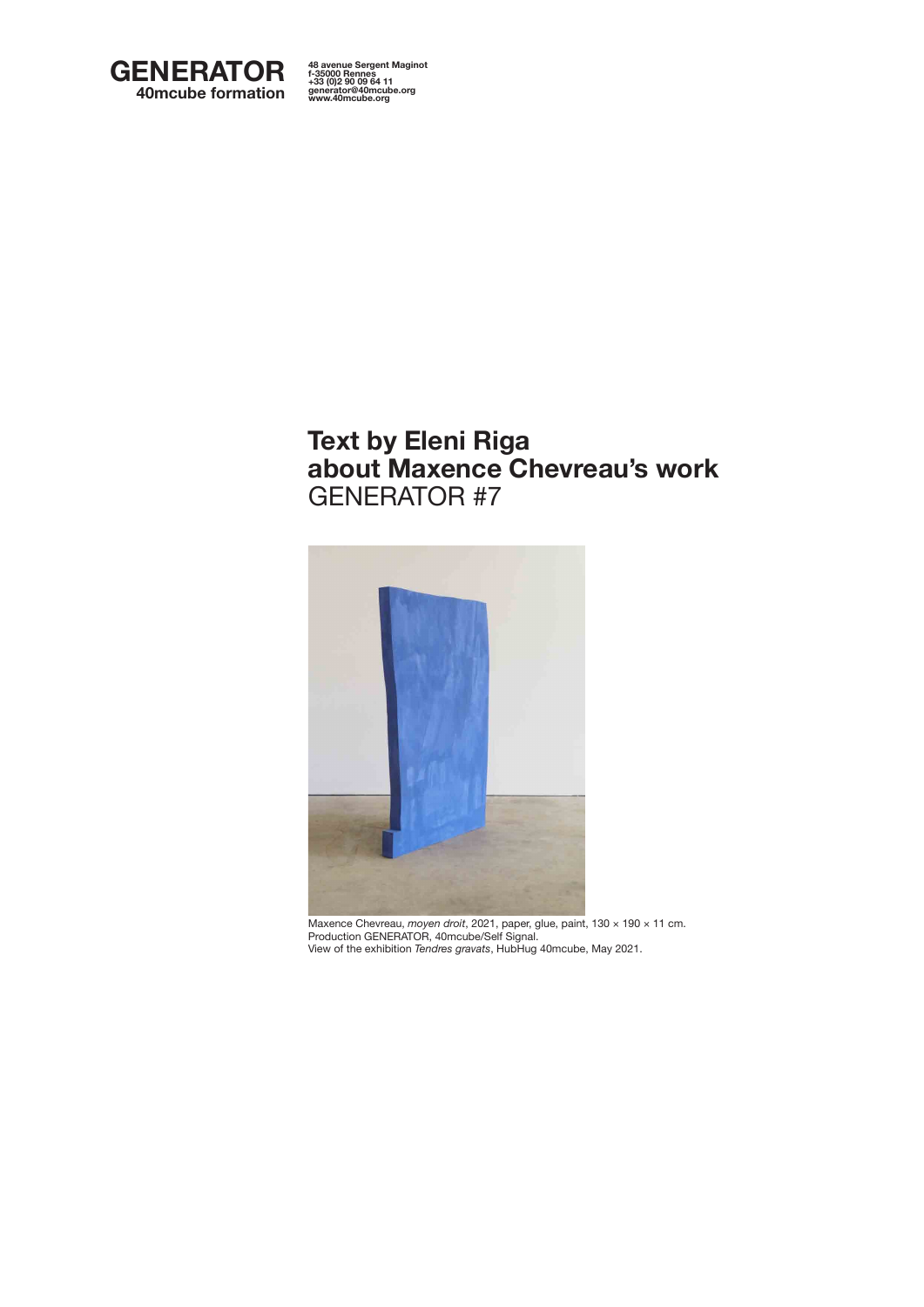## Maxence Chevreau

*"Learning to see perhaps means learning to translate into the language of color harmony."* Yannis Tsarouchis, peintre grec (1910-1989)

Throughout Maxence Chevreau's endoscopic residency in the framework of GENERATOR #7 the artist engaged with different methods of producing paper sculptures and meticulously arrived at four new forms that appeared in the group show *Tendres Gravats (Tender Rubbles )*, evoking the way he approaches the material: tenderly.

Chevreau, a native of Brittany and originally from Nantes, graduated from DNSEP EESAB Quimper in 2018 and has since accomplished two successful solo shows : *LISIÈRE* (2021) at Le 4ème étage in Rennes and *Zipping Along* (2020) at Centre d'Art Contemporain Passerelle in Brest. The artist, completely inscribed in his natural habitat, continuously develops his practice through form and color.

His work, organized dialogically, creates a conversation that accompanies our course in the exhibition. Unlike previous strict categorizations in the types of works he produces or the type of interaction they have between them, I would propose to apprehend it as a continuum of forms and meanings creating a dialectic environment. Any other attempt would create a deep rupture of the coherent whole of his thought process and practice which, like life, is made from varied and interwoven elements.

The artist himself associates this interchangeable passage with the style of strip cartoons, evoked in the installation *Zipping Along* which was inspired by the colored backgrounds of Wile E. Coyote and Roadrunner. Cartooning and other methods of popular illustration were in fact an important part of the formal education of many artists between the 1900s and 1950s and had an impact on the practices of many important artists such as Philip Guston, Franz Kline and David Smith who grew up with movies, advertising and comics as prime cultural facts.

Small anthropomorphic or zoomorphic forms have appeared in Chevreau's work in the past. In the series of sculptures Slaps, for example, presented on the occasion of his graduation, we witness a different relation between inorganic and organic forms, one of careful attention to volume, shape and color. The scales have changed: the dimensions are closer to the human scale, putting them in a direct relationship with *"*somatics*"*, the physical dimensions of the body. If we accept the assumption that these sculptures are relatable to our body, we get a distinct impression that they are in a position of rest or waiting. Some look like a bench where we can sit and contemplate the rest of the exhibition, others look like they are leaning back and resting against the wall. Although these sculptures indeed seem self-sufficient, they could exist forever in suspension. This feeling of relatability might have something to do with the powerful emotional and synesthetic experience they offer. His shapes and textures are associated with colors and those colors with emotions. The process of color fabrication is associated with a hedonistic process, a process of pure pleasure. Chevreau generally chooses pastel colors, luminous and matte, that evoke, along with the paper, softness and tenderness.